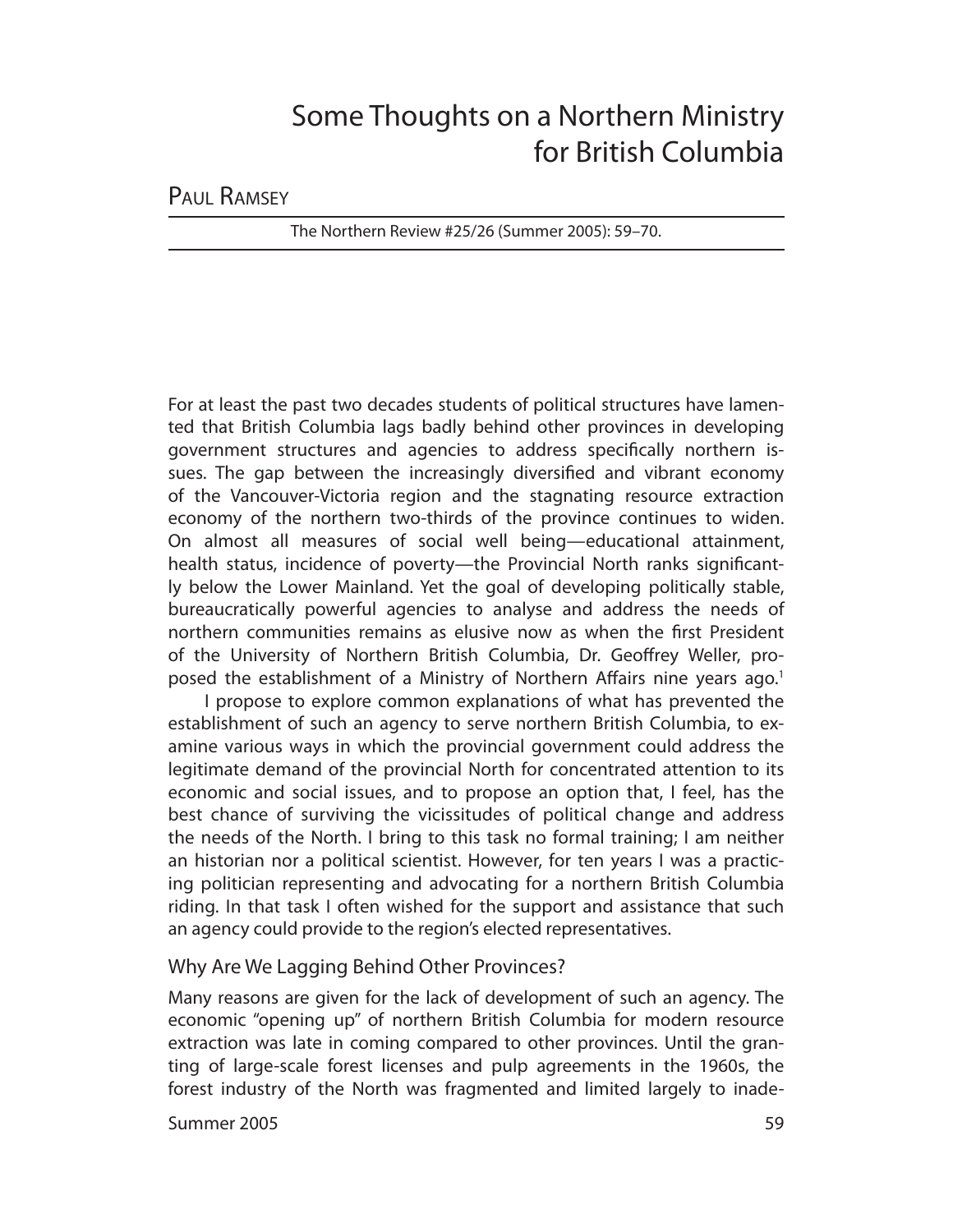quately capitalized smaller operations. The completion of BC Rail from Van couver to Prince George and the development of the hydroelectric resources of the Peace River were necessary preconditions for the development of other resource industries. That may be true but, as the decades dragged by and the twentieth century gave way to the twenty-first, this explanation for the lack of government action seemed increasingly suspect.

Another often cited reason is the lack of homogeneity of British Columbia's North. There are at least three, maybe four, "Norths" within the region served by the University of Northern British Columbia. The damp northwestern part of the province has shared much in economy and culture with the costal communities of Vancouver Island and the mid-coast since before European settlement. Northeast of the Rockies, the Peace River country is in many ways an extension of the oil and gas and agricultural region stretching west from mid-Saskatchewan across Alberta. And the Central Interior—from the "New Caledonia"2 of Simon Fraser south through the Cariboo—has built much of its economy on the common and successive foundations of fur and ore and timber. However, distinct as the sub-economies and sub-regions of the North may be, the similarities of opportunities and problems in resource communities unify the vast geography of northern British Columbia. Strong as inter-regional rivalry can sometimes be, it can be and has been overcome when a common goal such as establishing a university for the North—arises.

A third possible reason is simple bureaucratic resistance. Comfortably counting the March blossoms and buying English tweed in Victoria, why would mandarins want to relocate to small towns in a frozen wasteland that they know little about and can barely locate on a map? Or, to be more serious, why would a deputy minister of education or of economic development wish to aid the establishment of a rival—a northern ministry that would not only usurp some valuable bureaucratic turf but also point out what a poor job the prior owner had been doing of cultivating it?

However, the record will, I feel, not support this analysis either. Where political will is robust enough, bureaucratic dithering and intransigence are not the insurmountable barriers that the author of Yes, Minister would have us believe. The real failing has been lack of sufficient political will through successive administrations. Although Social Credit, New Democrat, and Liberal governments have recognized that there are political benefits to be reaped by paying, or appearing to pay, special attention to the needs of the provincial North, none has been sufficiently bold in designing government structures or agencies to address those needs.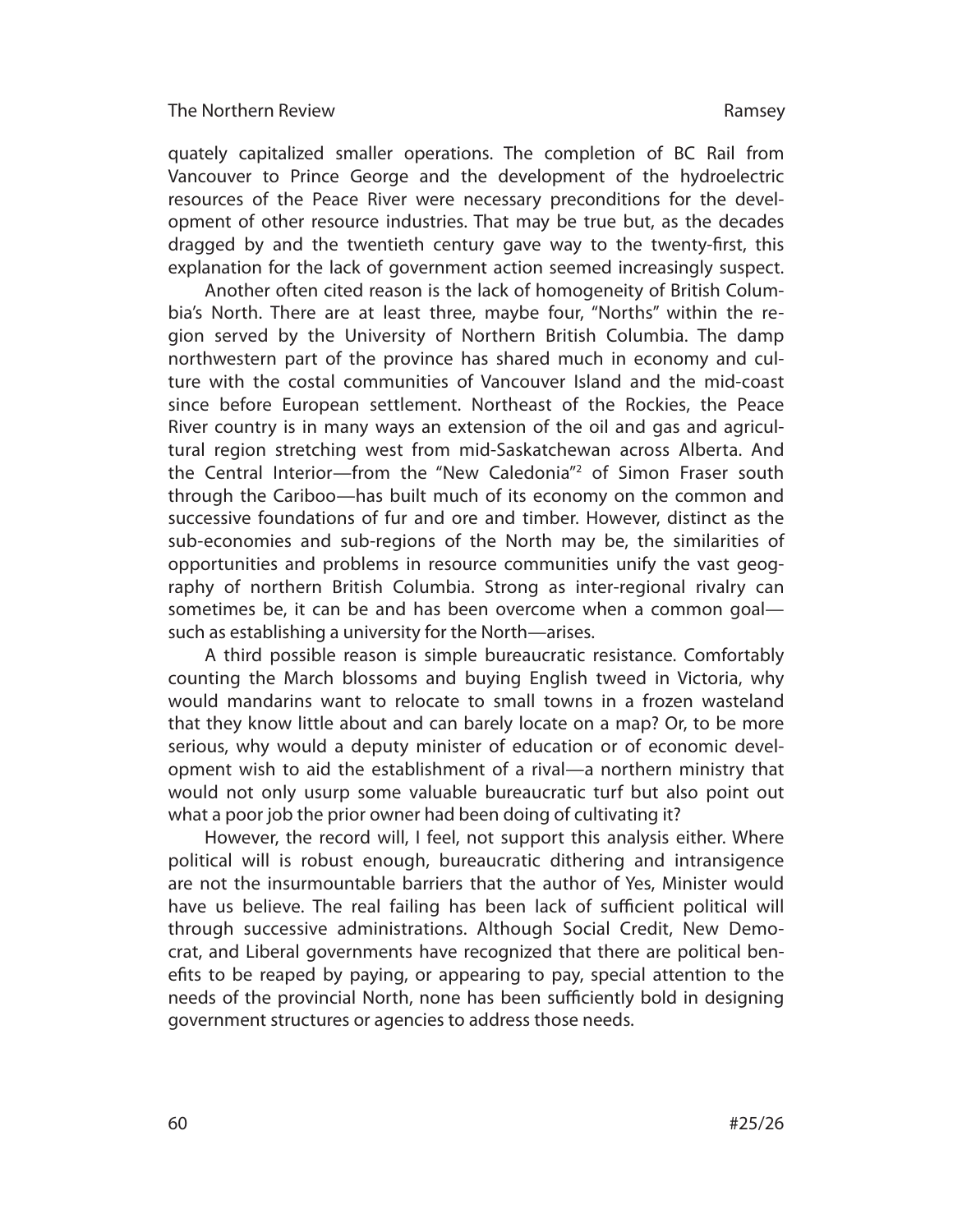## Approaches Tried So Far

There have, however, been some nascent attempts to deal with the issue. In the late 1980s the Social Credit administration appointed regional "Ministers of State," whose duties were to attend to and advocate for the economic de velopment of and government resources for their regions. Unfortunately these appointments were really political afterthoughts of an administration near the end of its time in office. There was no real policy focus on northern or interior issues; "Ministers of State" existed for all regions of the province. Nor was there any bureaucratic support for the initiative. The various ministers had other—"real"—line ministries to run, real ministerial responsibilities to attend to. And without staff resources devoted to the task of regional development, the ministers became little more than designated ribbon-snippers for government projects in their areas of the province.

In the late 1990s the NDP government resurrected the idea of a Minister Responsible for Northern Development. Such a minister—a minister without portfolio—had been appointed by the Barrett government of 1972-75: Alf Nunweiler, the MLA for Prince George. Mr. Nunweiler had all the glory of the title, and none of the resources to actually do anything more than lobby his cabinet colleagues on behalf of the North. The new minister, Dan Miller, the MLA for the North Coast, had considerably more clout. He ran a line ministry of importance to the North, Energy and Mines, and was also a very active and forceful Deputy Premier.

Moreover, he also established the closest thing to a true agency devoted to northern issues that British Columbia has seen to date: the Northern Commission for Economic Development. Established in 1998, this Commission had a small staff located in Prince George, a small budget of a couple million dollars, and a mammoth responsibility—coordinating government attention to economic development projects that would benefit northern communities. The idea for such a focused agency grew out of a Summit on Northern Economic Development held in Prince George in late 1997. The conference participants, drawn from across the North, were cool to the idea of a new, large northern ministry. Many said that their experience with existing ministries had not been exceedingly positive, and another one of those creatures was not what they desired. However, they did want government assistance for smaller communities that had minimal economic development expertise in their town or city administrations. They badly needed help in attracting new economic ventures. They also badly wanted assistance in coordinating the provincial government's attention and responses to such projects—sort of a government agent to deal with government processes.

The Northern Commission was a response to this request. The Commissioner, John Backhouse, a well-respected former mayor of Prince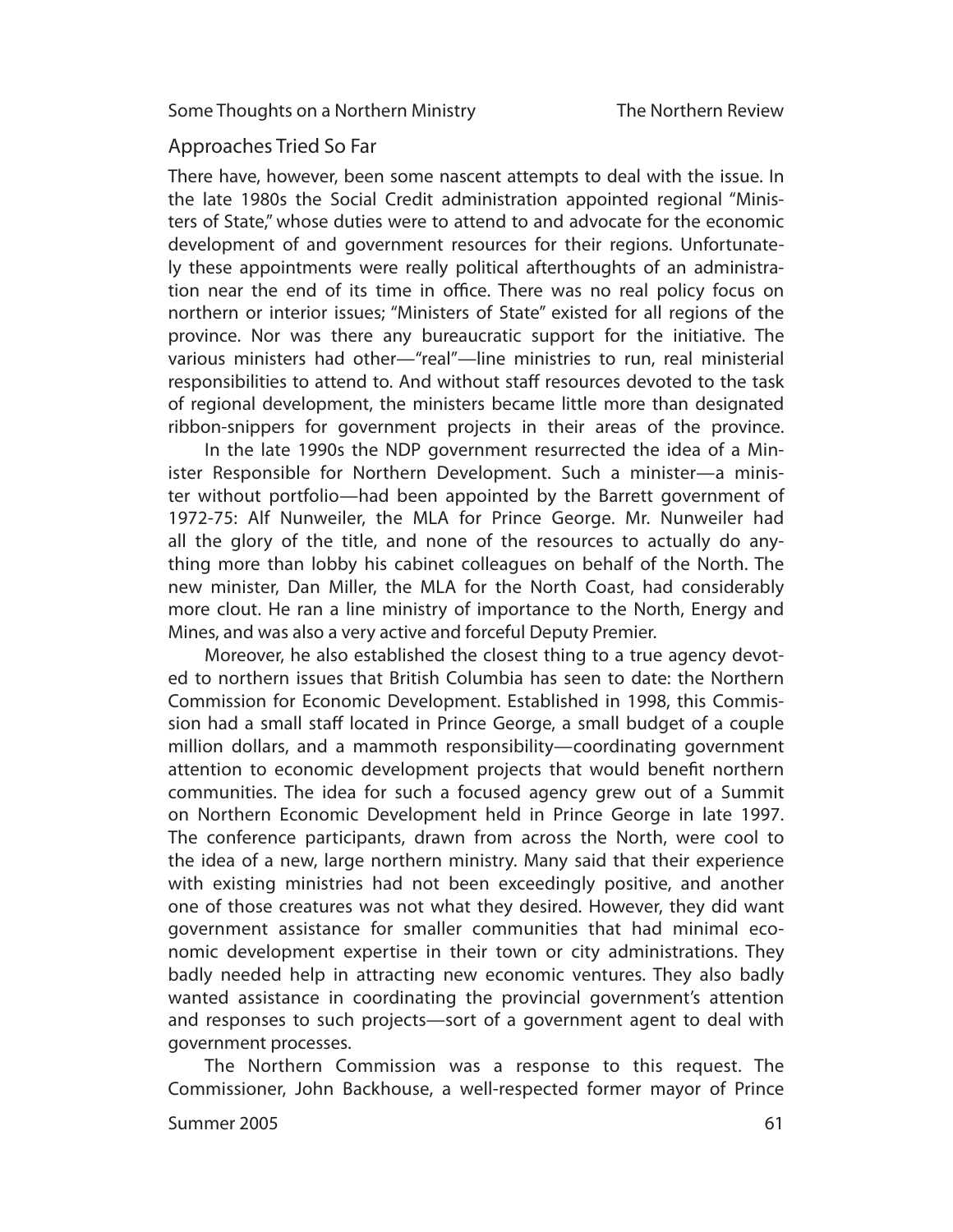George, had not only a vast territory to attend to, but also a huge Victoriabased public service to influence. By most accounts Mr. Backhouse did an admirable job, and, if politics were a rational exercise, the Northern Commission would be a vibrant agency to this day.

However, 2001 was an election year, and several northern Liberal candidates decided to attack the Commission as an example of bureaucratic fat that should be trimmed. The Commissioner, Mr. Backhouse, was also attacked personally for his ties to the New Democratic Party. After the mammoth Liberal election victory, over the objections of northern municipal politicians—many of them staunch Liberals—the Commission was disbanded, and British Columbia's attempt at developing a northern agency to respond to northern issues ended.

At present, no agency has assumed the functions of the Commission. The new Liberal government did continue the practice of appointing a Minister for Northern Development: Richard Neufeld, the Minister of Energy and Mines, but there is no staff structure to support him in accomplishing the task that his title implies. The government also formalized the group of MLAs representing the region from 100 Mile House north to the Yukon border as the "Northern Caucus." The theory was that this group would be a political force pushing northern issues. However, since its appointment with some fanfare, this group of MLAs has been largely invisible as a locus of political activity.

## The Task

Such is the none-too-glorious recent history of the British Columbia govern ment's attempt to deal with northern issues through organizational initiatives. What, then, are the tasks that need to be addressed and what attributes should such an agency or organization have? Not much has really changed since Weller examined this issue. Diversification of an economy devoted to extraction of natural resources, production of commodity products, and sale of those products in the international market becomes more crucial every year. While the same amount of timber is being logged as two decades ago, while ore is still coming out of the ground, and while the oil and gas sector shows promise for future development, corporate concentration and technological change have led to fewer jobs and community benefits for the same or greater amount of production. Even the largest urban centre in northern BC, Prince George, lost over three percent of its population between the 1991 and 2001 censuses. For some of the smaller villages, the future is starting to look increasingly like that of the gold rush towns of the nineteenth century.

A second large task is designing and delivering social, health, and education programs in ways that meet the unique needs of northern com-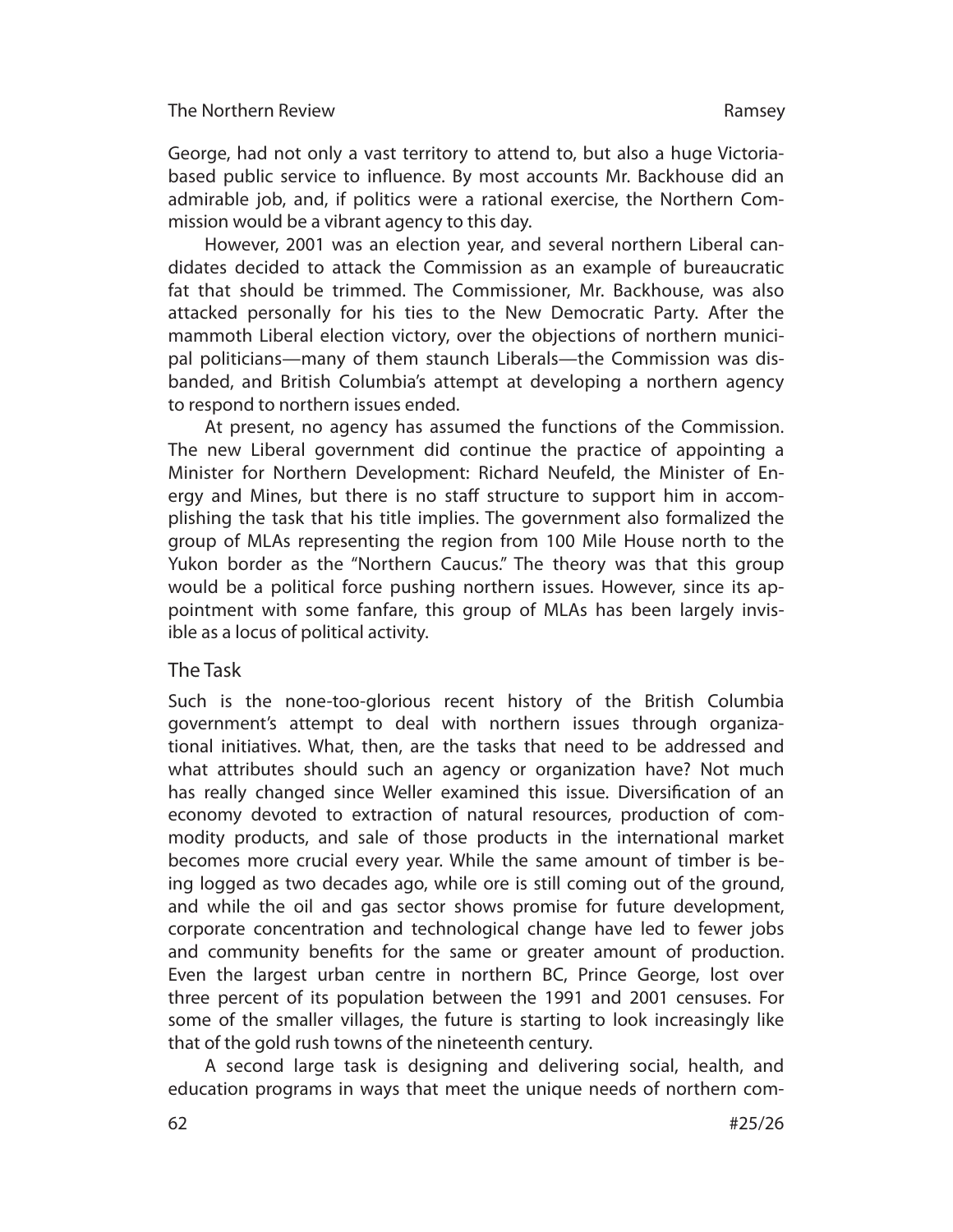#### Some Thoughts on a Northern Ministry

munities—Aboriginal and non-Aboriginal. Dealing with child poverty, inferior health status or other challenges in northern communities is not simply a matter of writing larger cheques—though the current program cutbacks make the task even more difficult. The challenge is designing programs that are sensitive to the real situation in the North. For example, a stated goal of the University of Northern British Columbia was to increase the participation of Aboriginal peoples in advanced education—both as a matter of justice and as a way to build increased capacity in First Nation communities for self-government. Regrettably, the early attempts fell short of expectations; the underlying issue was that the participation and success of Aboriginal children in elementary and secondary school needed to be addressed first—an issue to which the provincial government and northern school districts have now turned their attention.

Underlying inappropriate policy decisions and programs poorly designed for northern needs is a fundamental lack of knowledge about northern issues in the public service in Victoria. This is, of course, not terribly surprising. A growing majority of British Columbians live in urban areas, most within a hundred miles of the US border; government programs and delivery systems must be designed for that reality. But too often addressing the needs of the less than ten percent of the province's population that lives in the North becomes an afterthought—if any thought is given to the issue at all. While the 1990s saw increasing interest by researchers in the provincial Norths across Canada, few results of this research have yet filtered into the day-to-day operation of the provincial public service.

Every northern MLA has his or her favourite story illustrating the lack of knowledge about the North in Victoria; one of my highlights, or lowlights, was the time when, as the Minister of Health, I was touring Peace region health facilities and meeting with care providers. After a full schedule of events in Dawson Creek one morning, I had some time before the AirBC flight left for the South. The person planning the tour, a highly energetic and committed public servant, called me from Victoria and suggested that, rather than waste my afternoon, I should drop in on the hospital in Fort Nelson. The nearly 500 kilometres between Dawson Creek and Fort Nelson were a northern reality that had never entered her mind.

While such incidents, grimly amusing though they are, are not the main problem, they do illustrate the last issue that a northern agency must deal with: the sense of isolation and grievance endemic to the North. If Canadians lost a little faith in their governments during the last part of the twentieth century, in the North everyone became an atheist. The level of political discontent is very high. The archetypal northern rant about the cappuccino-sucking, granola-chomping, condo-dwelling, web-footed southerners who know little and understand less about the part of the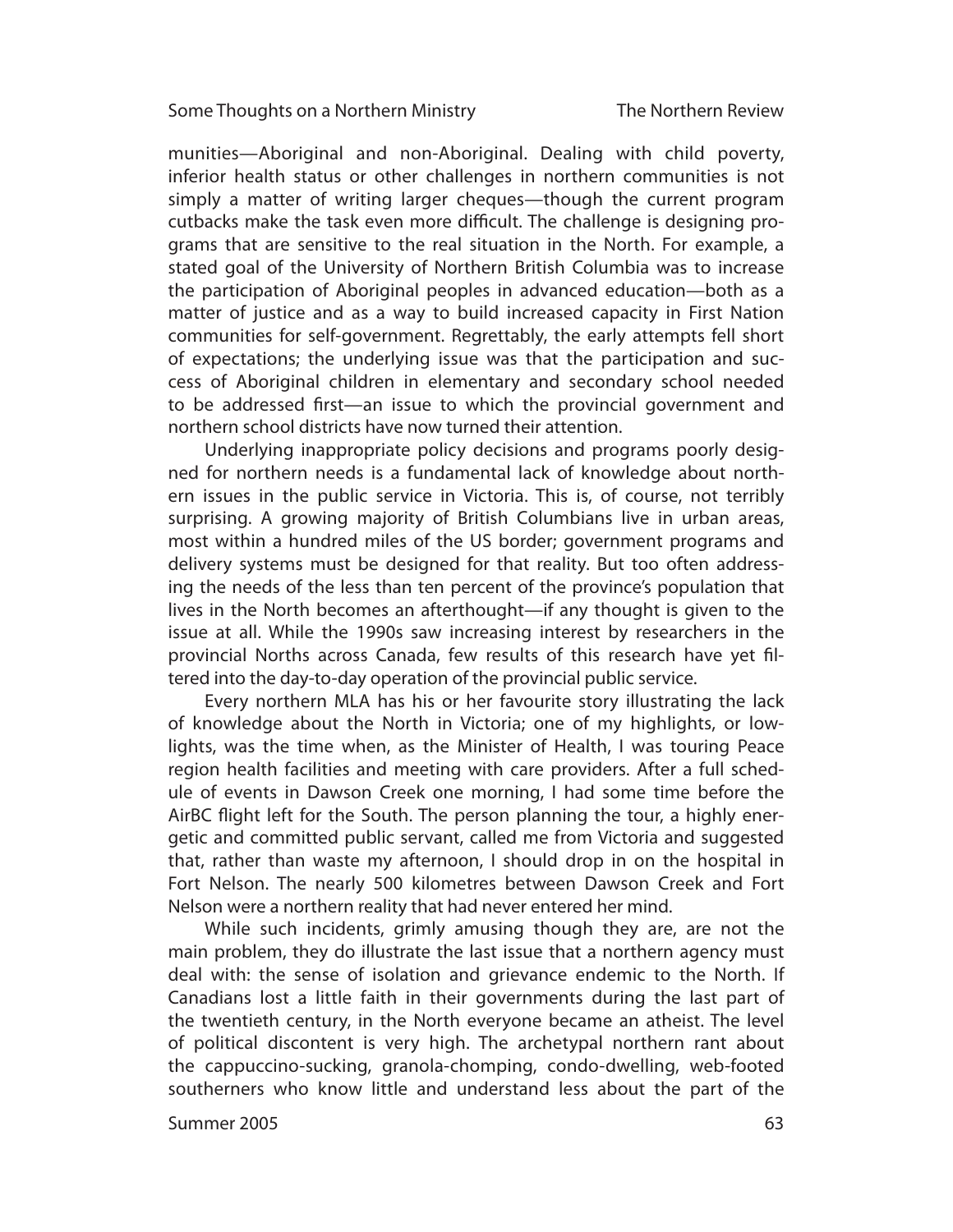province that shares a climate with the rest of Canada may be amusing, but it reflects real sense of political segregation from the rest of the province. Whatever agency or organization is established must not only be, but be seen to be, focused on the needs of the North.

Aside from a northern focus in all it does, the agency or organization must have a number of other qualities. It must, to a large extent, be located in the North and, preferably, be staffed by people who have actually lived there for a while. It must have a sense of permanence about it: it must be able to survive changes in government or in government direction. It needs to have clout within government—at both the bureaucratic and political levels. And finally it needs to have respect in the North.

## The Options—Political Structures

Two of the options that have already been mentioned focus primarily on the political structure of government. While they may meet the test of being in and of the North they nevertheless have serious weaknesses.

Consider first the appointment of a minister—with or without other ministerial responsibilities—for the North, or for northern development. Such an appointment has political attractiveness. The government is seen to be recognizing the problem and designating an individual to be the point person in dealing with it. It is an option that has been used in other provinces. Avoiding the establishment of a large new bureaucracy to handle northern issues is also attractive in a time of scarce government resources. Since the minister will be from the North, he or she will have considerable knowledge of the issues and will be motivated—for personal political survival—to attend to them. If he or she has personal power within the government caucus and cabinet, northern issues may well get increased attention. Dan Miller as Deputy Premier and, in 2000, I as Minister of Finance had such authority; Alf Nunweiler in the 1970s did not.

Of course, if the northern minister lacks personal clout within government structures, the chances of bringing broad attention to northern issues dim. And that's only one of the drawbacks of this option. A second problem is that, once the minister is appointed, any northern issue can well become solely his or her concern, rather than an issue that the government as a whole must grapple with. Third, since most of the problems that need attention will not fall within the line-duties of the minister, cooperation from other ministries will be essential. But without at least some bureaucratic structure to support the northern minister in seeking such cooperation, attaining the cross-government attention needed for northern issues will be extremely difficult. Finally the option lacks permanence. It is all too easy as cabinet shuffles occur for the appointment of a northern minister to become an afterthought or simply to be dropped altogether.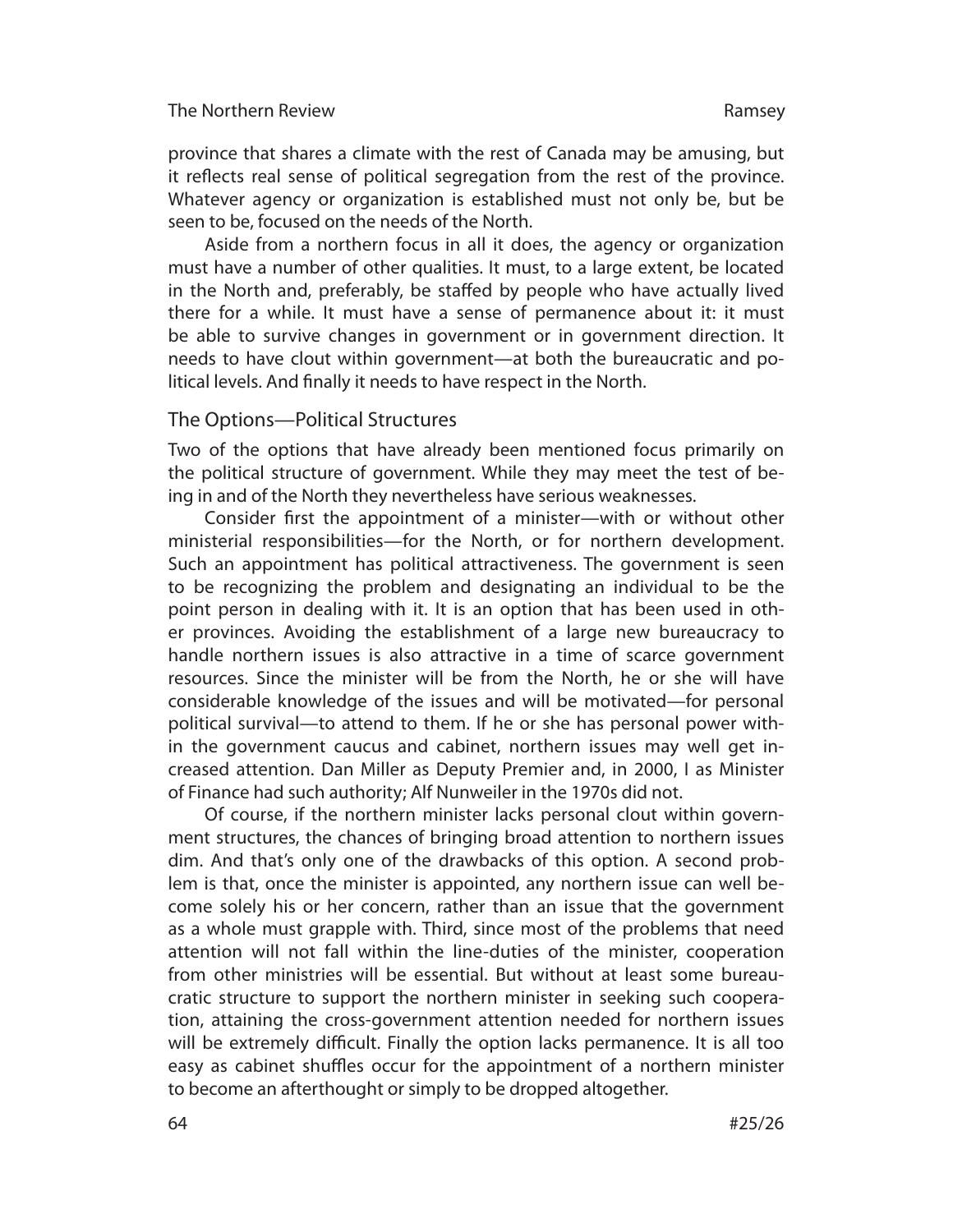#### Some Thoughts on a Northern Ministry

The Northern Review

Problematic as the "northern minister" option is, it is a tower of strength compared to the attempt to make a "northern caucus" the focus of advocacy for the North. Government caucuses of whatever political stripe have always had regional sub-caucuses within them that advocate on issues peculiar to their areas of the province or country; that's nothing new. Formally or informally, MLAs for the North have worked together over the years to achieve particular goals; sometimes efforts have even crossed party lines and involved MLAs from both sides of the Legislature. Since the entire northern two-thirds of the province is represented by just ten MLAs—less than thirteen percent of the Legislature—they must band together if they want to achieve anything.

The present Liberal "northern caucus" has a couple of other assets. First, except for Mr. Nettleton, the MLA for Prince George-Omineca who was recently expelled from the Liberal caucus, they are all from the same party. They can work together strategically without concern for a large opposition presence on the political scene. Since only two of the northern MLAs have cabinet responsibilities, they have a bit more time to devote to the task of becoming a voice for the North. And finally, because it has given a relatively high public profile to the work of the "northern caucus," the government has to be seen to be paying attention to it. It has to produce results for political credibility.

However, the weaknesses of this model for attending to northern issues are, I believe, overwhelming. Most troubling is the lack of bureaucratic support. Without "roots" in the public service such a group of MLAs has little ability to formulate detailed proposals for government action, and even less ability to have initiatives carried out. MLAs come and go in Victoria; the public service remains. Without organizational support, any "northern caucus" initiative will survive about as long as the news release that announces it lasts before it hits the recycling bin. Another related problem is the lack of formal links between the northern caucus and cabinet and the senior ranks of the public service. And a final flaw in this arrangement is the simple fact that MLAs have many other duties to attend to; the press of issues and the demands on time are intense. While a pan-northern government initiative may be a nice thing to be involved in, delivering on the needs of one's own riding is what gets an MLA re-elected.

## The Options—Bureaucratic Structures

Before moving to consideration of options for a separate ministry or agency, I want to spend a little time considering government structures that have some ability to respond to the needs of the provincial North within current ministry configurations. The first of these is the option of establishing sub-units within line ministries. Such sub-units—"shops" in the jargon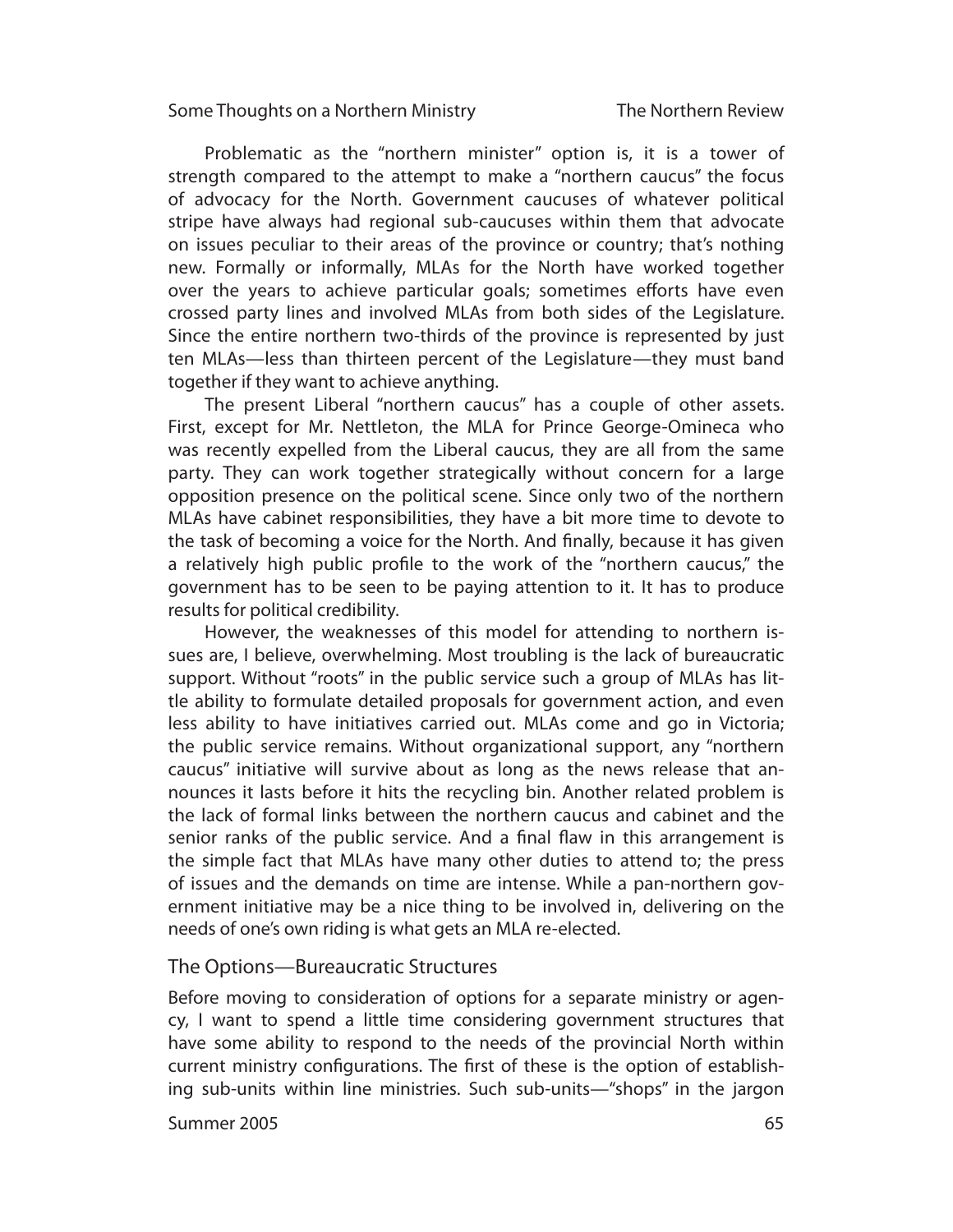of the bureaucracy—would be charged with responding to the specifically northern needs of ministry programs. During my time as Minister of Health, for example, I established a small unit within that mammoth ministry that devoted its full-time attention to rural and northern health care issues. The ministry was, then, required to make sure, using that "shop," that any initiatives would be applied appropriately in northern and rural areas. It had some successes, and some failures as well. Similarly, in the Ministry of Education it was clear that the public education system was failing Aboriginal children—most of whom lived in northern and rural areas. A unit devoted to Aboriginal education worked with all parts of the ministry and with school boards to draw attention and propose solutions to this problem.

Application of such a model could easily be expanded. Cabinet could require that all ministries with responsibility for programs delivered in the North establish such units, and could further require that any initiative of any ministry clearly identify its impacts on northern communities. The message to all ministries would be that the government has to be satisfied that northern considerations have been addressed before any initiative goes forward. The principal advantage of such an approach would be that the work of the northern "shops" would be integrated with the broader work of the ministries and the government. Attending to northern issues would become everyone's business. It would also be a very cost-effective approach to the problem.

The potential weaknesses of this option are, however, substantial. To adapt an old bureaucratic maxim: if northern issues are everyone's concern then they're really no one's concern. The lack of clear government leadership—political and bureaucratic—could doom the work of the inministry "shops" to marginalization within ministry operations. Without constant reiteration of the importance of northern issues—by cabinet and by individual ministers—the resources devoted to them could easily be siphoned away to other issues or cut altogether, particularly in a time of government restraint. Finally, to the communities and people of the North, this option looks very much like the status quo; without a clear and visible "champion" for northern issues, government assurances that all ministries are attending to them will sound hollow.

A second option for addressing northern issues is to accelerate the move ment towards regionalization in administration of government services. School boards in the North have a long and proud history of adapting a provincial service—public education—to regional needs. Community colleges are run by local boards, not provincial bureaucrats, and they are expected to offer education and training that both meets northern needs and is offered in ways that are accessible to northern populations. A Northern Health Board has been developed over the past decade to coordinate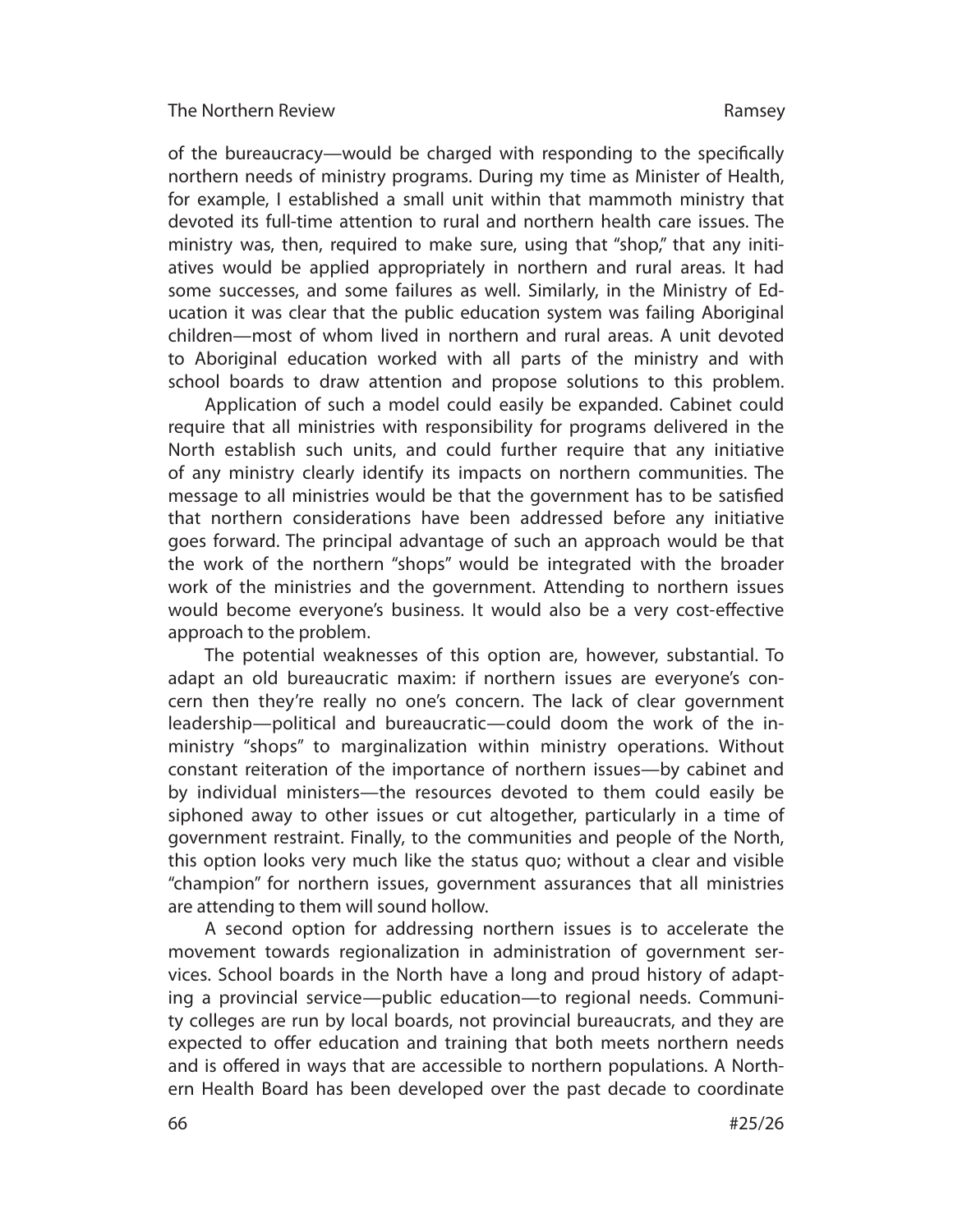and run all health services in the North. It too is expected to address the specific needs the northern population in prioritizing health programs and designing delivery systems that are sensitive to non-urban conditions. At the present the provincial government is developing regional coordinating bodies to deliver services for children and families.

In all these cases the goal is the same: to have decisions about what services are offered and how they are delivered made as near the delivery point as possible. The hope is that since members of regional boards and their administrative staff live in the North and have high levels of local knowledge, their decisions will be more sensitive to northern needs than decisions made in Victoria. They will also be far more accessible to individuals and communities who are unhappy about government services. Finally, once such boards are established, they are quite durable; it is difficult for government to dismantle them and take away local governance once it has been granted.

Of course in many cases such regional bodies themselves become a target for discontent about government services. They have to work within the broad structures established by provincial ministries and have only the resources supplied by those ministries to get their jobs done. Line ministries have to insure that relatively equitable services are available to all British Columbians; their instinct is, therefore, to develop quidelines, directives, and procedures for regional boards that constrain their actions, often in ways that prevent them from being truly responsive to the needs of their communities. Sometimes those structures and those resources can unwittingly reflect a southern urban reality. These can range from the trivial—a college budget that does not reflect the need for snow clearing—to the catastrophic—northern Aboriginal populations are dealing with a near epidemic in adult diabetes, a problem not reflected in the province's population as a whole. It is also quite easy for a central ministry to download a problem to its regional boards without providing the resources to deal with it. Finally, a multiplicity of boards across the North—say in education or social services—can lead to much wasteful "reinventing the wheel" as each grapples with essentially the same problems.

Both of these options, in spite of their weaknesses, have some potential for making delivery of government services responsive to northern realities. However, they both lack the bureaucratic clout and political staying power of full-fledged ministries, which is why the most discussed agency option has always been the development of a "Ministry of the North."

Such a ministry could take one of two basic forms: a full-service ministry responsible for delivering a wide range of services and programs in the provincial North or a coordinating ministry whose task would be to ensure that line ministries deliver their programs and services in ways that met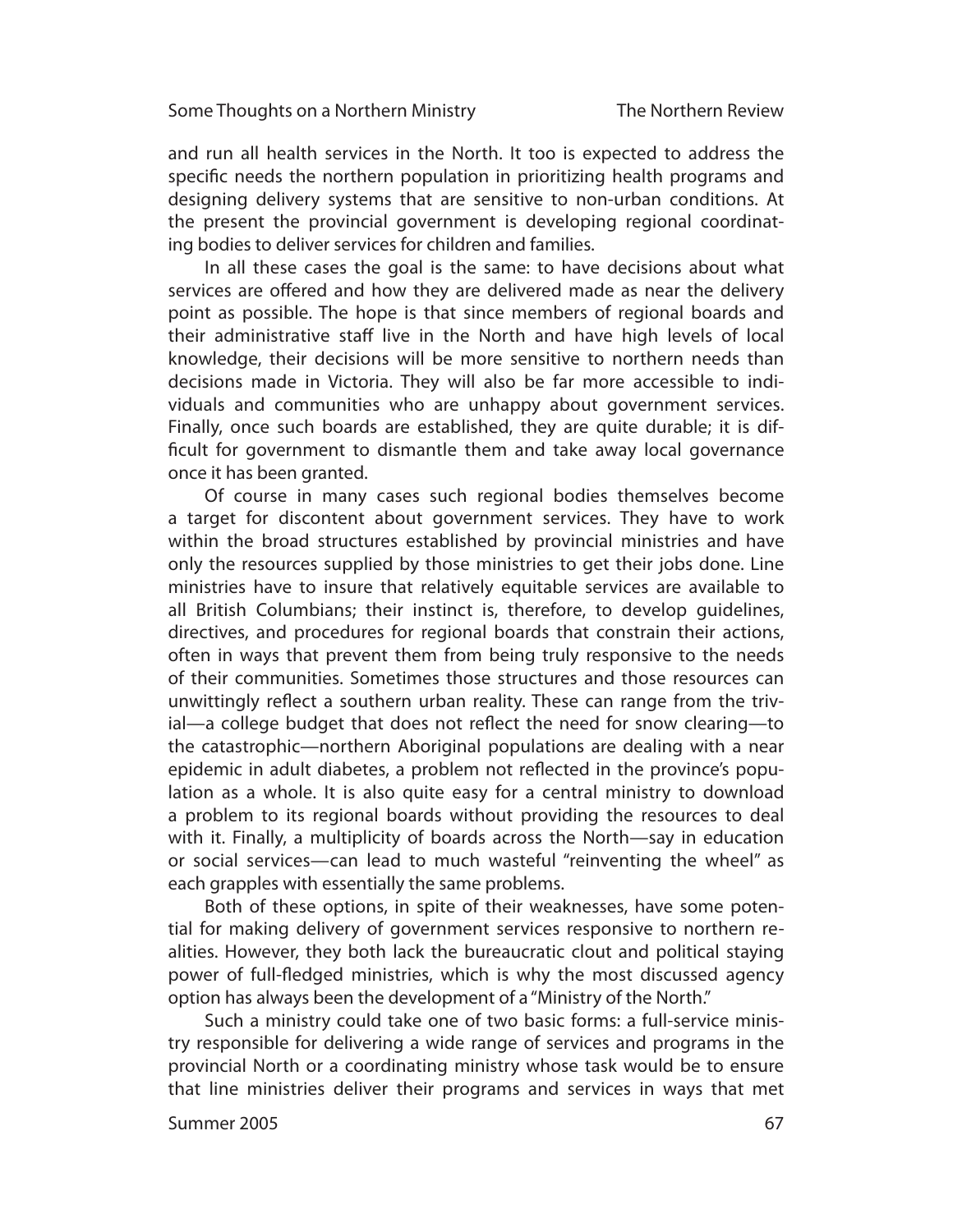northern needs and expectations. The person-in-the-street conception of a northern ministry is apt to be of the first variety. The minister and ministry staff would be almost a mini-government. The ministry's responsibilities could be limited to a set of economic development and resource management programs, or it could be responsible for social programs as well, even overseeing the delivery of health and education services.

A ministry of this type would be an organization that researched northern problems and proposed comprehensive approaches to them. It would attract knowledgeable staff who wanted to focus on northern issues, and most of its activities could be situated in northern BC. It would have the ability to develop coordinated approaches across many program areas to tackle systemic problems in health or education or economic development. It would certainly be an organization with a full voice at the political level—in cabinet and elsewhere. And it would have an equal and respected voice at senior bureaucratic levels. In short, it would have both the clout and the staying power to make a difference to the North.

Such an approach has never been tried in British Columbia. And there are certainly a lot of concerns that would have to be addressed before it be came a reality. Perhaps the biggest concern would be the duplication of effort it would represent. Would there be one ministry for education in the rest of the province and a separate part of this new ministry for education in the North? What about health, children's services, advanced education, human resources? Is the need for economic development and diversification unique to the North? Are the differences between North and South so dramatic as to require the use of scarce resources to duplicate ministry efforts? Another concern would be the demand, certain to arise, for similar regional ministries elsewhere in British Columbia—Vancouver Island for sure and possibly the Southern Interior. Voters and their representatives from those regions are certain to demand similar attention to their needs.

Primarily for those reasons, the second model for a northern ministry holds more appeal for me. Coordinating ministries are not new to British Columbia. Under the New Democratic administration, the Minister of Women's Equality and her staff had the responsibility of insuring that, in all that government did, the interests and unique needs of women were recognized and attended to. Under the current government, the Minister of State for De regulation is responsible for eliminating unneeded paperwork and regulation wherever in government they may occur. Or, perhaps a better example, the Minister of Management Services has the job both of providing services to line ministries, and of insuring attention to common managerial goals.

A northern ministry could easily take this form. It would be the principal point of contact for northerners and northern issues—a symbol of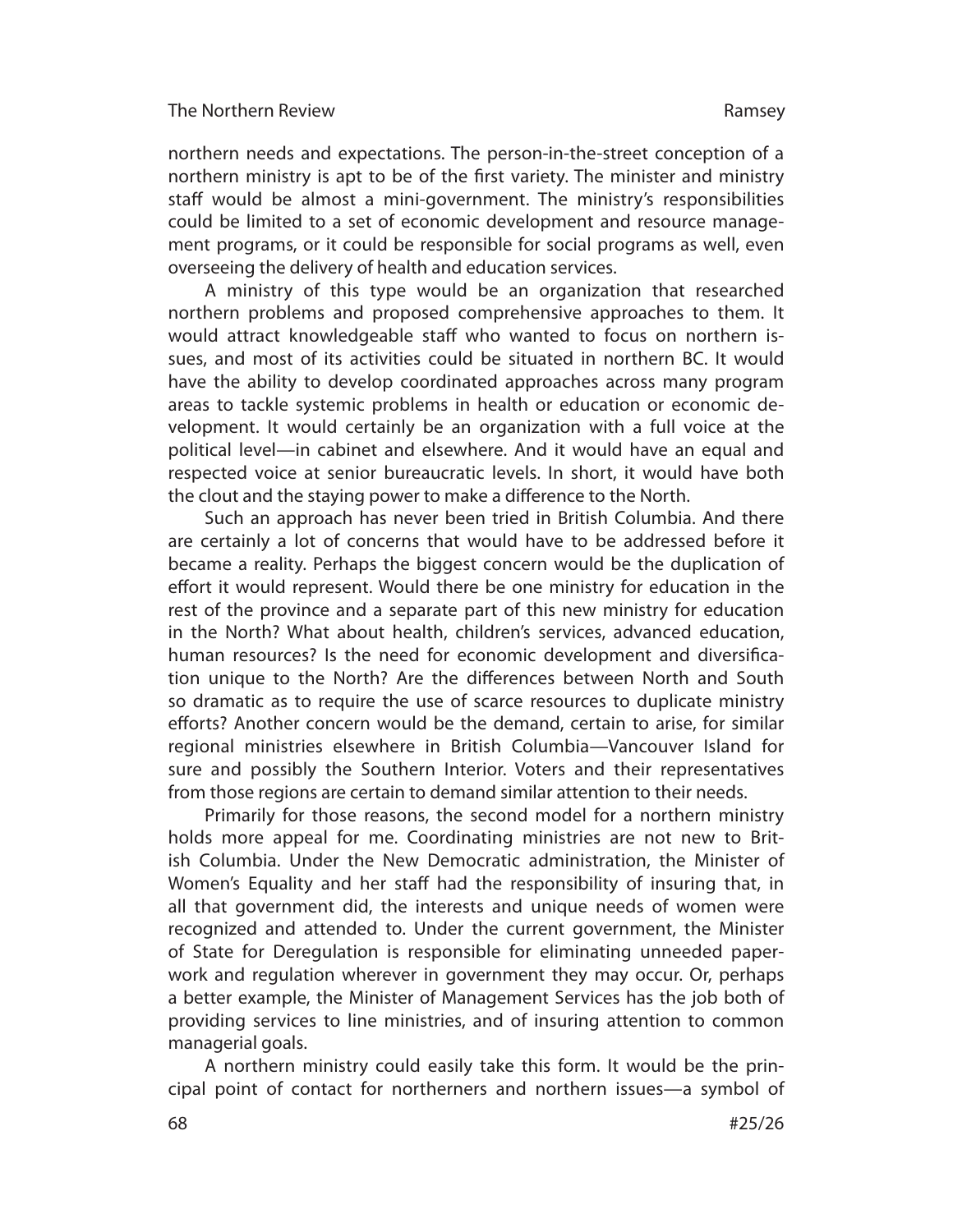Some Thoughts on a Northern Ministry

The Northern Review

the provincial government's recognition of the unique needs of the North. It would have the same advantages as the comprehensive ministry in bureaucratic robustness and political durability. Once such a northern ministry was established it would take an exceedingly brave (perhaps foolhardy) government to abolish it. Its operations could easily be located primarily in the North. At its best it would become a force across government, fostering understanding of and attention to northern needs. And it could accomplish this without the duplication and divisiveness of a fullservice ministry.

The political staying power and bureaucratic clout of such a coordinating northern ministry could and should be supplemented with increasing efforts at regionalization of program administration and development of units focusing on northern issues within the larger line ministries. If this occurred, I believe that real change in provincial government understanding of northern realities and attention to northern issues is possible. The only downside I can see is that, if it were to happen, northerners would have to find something other than government neglect to complain about. Maybe we would have to revert to griping about the weather.

## Why Isn't It Happening?

So what will it take for the provincial government to see the light and act? I suspect it may well take a deepening of the economic and social crisis now facing many northern communities. A common understanding must arise across the North that the next round of economic opportunity will not grow from accelerated extraction of resources and production of commodity products. The effects of a faltering economy on measures of health, social well being, and community cohesiveness will, regrettably, serve to drive home the point that a northern approach to a broad range of government services is required.

Until that or some other circumstance triggers both heightened awareness of the programmatic problems and concern about loss of political power in the North, I suspect that the current government is too much preoccupied with other issues to attend to the creation of a new agency or organization to address northern needs. At present the response to expressions of northern discontent is heavy on saccharine statements about how well the "heartland" is loved in Victoria rather than on substantial changes to how government formulates policy and delivers programs that address northern needs.

Other provinces in Canada and jurisdictions in other countries have acknowledged the unique needs of their own "Norths"—be they northern or not. There is no shortage of interesting models out there for consideration.